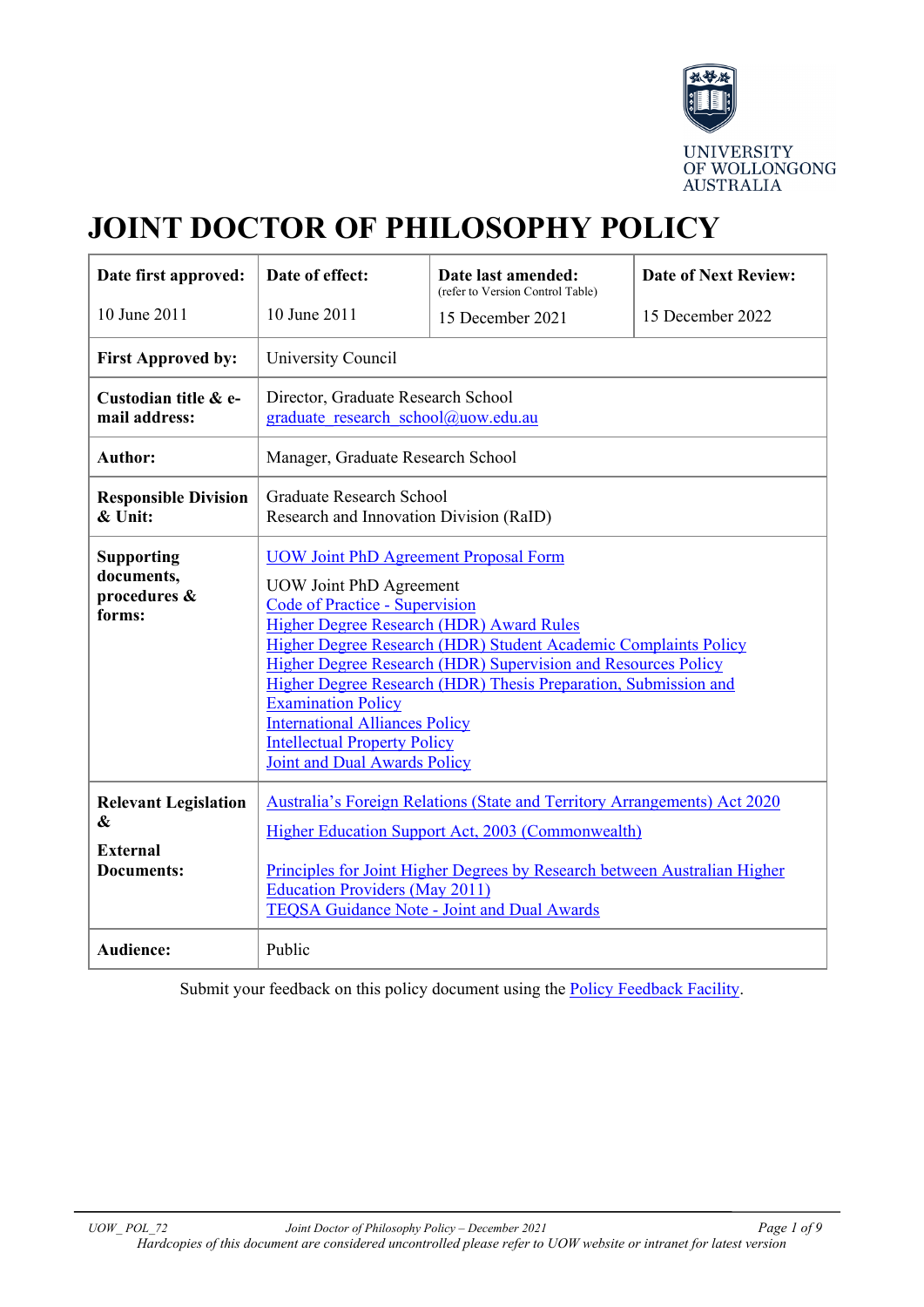

## **Contents**

| $\mathbf{1}$ |  |
|--------------|--|
| 2            |  |
| 3            |  |
| 4            |  |
| 5            |  |
| 6            |  |
| 7            |  |
| 8            |  |
| 9            |  |
| 10           |  |
| 11           |  |
| 12           |  |
| 13           |  |
| 14           |  |
| 15           |  |
| 16           |  |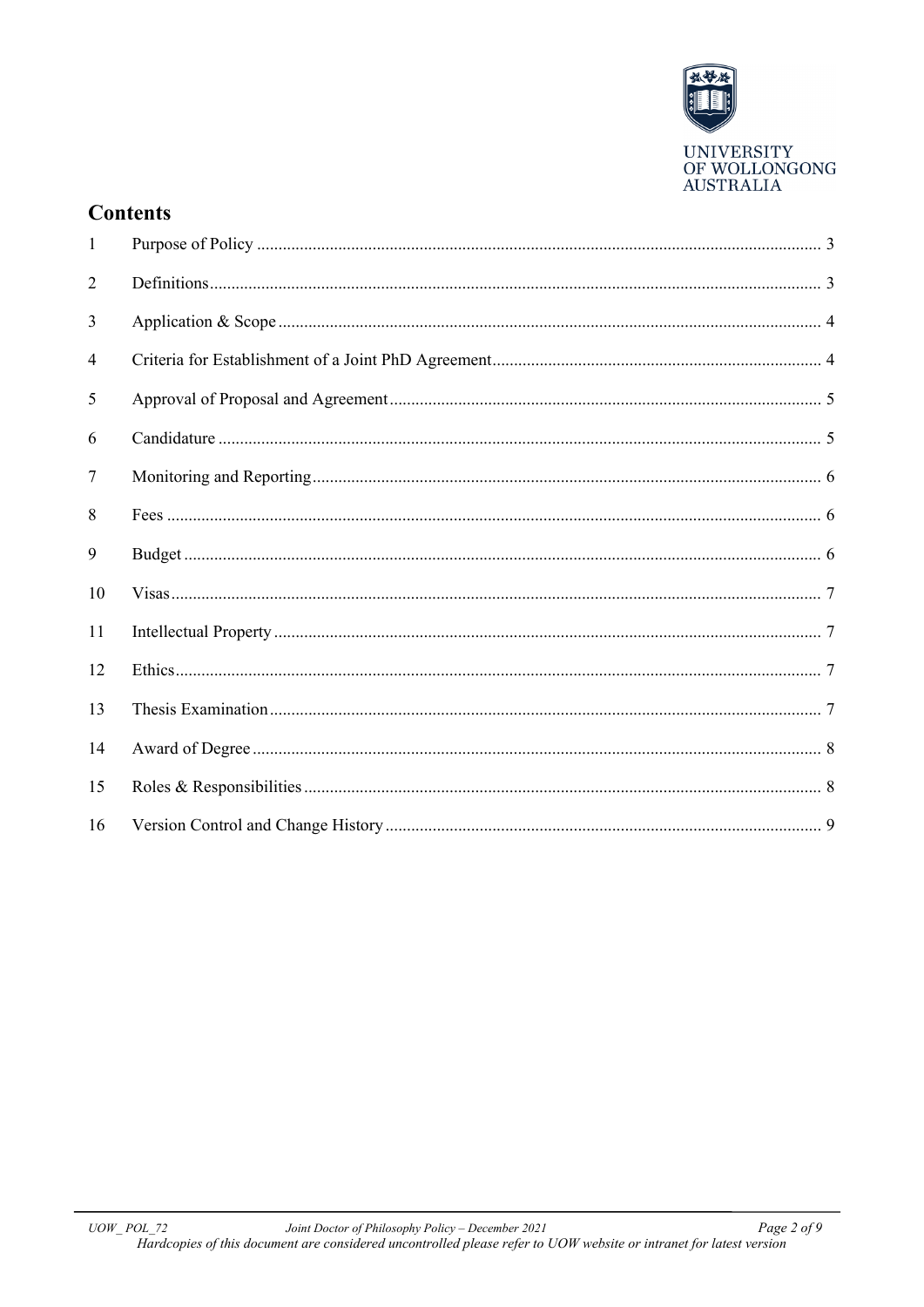

## <span id="page-2-0"></span>**1 Purpose of Policy**

- 1. To set out clear and defined conditions for the establishment and management of Joint PhD Agreements between the University of Wollongong (UOW) and other Higher Education institutions, governing joint doctoral degrees from both institutions.
- 2. A Joint PhD Agreement is an agreement between UOW and another Higher Education institution; governing a joint doctoral degree from both institutions. Under such an agreement, the doctoral degree is recognised on the UOW transcript and testamur and the relevant certification of the overseas institution as having been awarded under a Joint PhD Agreement with the overseas partner institution.
- 3. The Joint PhD Agreement aims to:
	- a. enhance international research collaboration, including the recruitment of research students;
	- b. improve the opportunities for doctoral research students to undertake international study;
	- c. enhance access by doctoral students to up-to-date technologies and equipment, and the finest supervision; and
	- d. allow international students to gain access to funding mechanisms which may otherwise be unavailable.

| <b>Word/Term</b>       | Definition (with examples if required)                                                                                                                                                                                                                                                                                                                                                      |  |
|------------------------|---------------------------------------------------------------------------------------------------------------------------------------------------------------------------------------------------------------------------------------------------------------------------------------------------------------------------------------------------------------------------------------------|--|
| <b>ADR</b>             | Associate Dean Research                                                                                                                                                                                                                                                                                                                                                                     |  |
| Candidature            | The undertaking of a course of study.                                                                                                                                                                                                                                                                                                                                                       |  |
| Domestic Student       | An Australian Citizen, Australian Permanent Resident, or New Zealand Citizen<br>enrolled to study or registered for a course at UOW.                                                                                                                                                                                                                                                        |  |
| <b>EFTSL</b>           | Equivalent Fulltime Student Load                                                                                                                                                                                                                                                                                                                                                            |  |
| Foreign<br>Arrangement | A foreign arrangement is a written agreement, contract, understanding or<br>undertaking between an Australian State/Territory entity (including the<br>University) and certain foreign entities (primarily foreign governments and<br>agencies, including certain universities), whether or not there are any other parties<br>to the arrangement and whether it is legally binding or not. |  |
| <b>GRS</b>             | <b>Graduate Research School</b>                                                                                                                                                                                                                                                                                                                                                             |  |
| <b>HDR</b> Candidate   | A student in the process of completing the requirements for a degree.                                                                                                                                                                                                                                                                                                                       |  |
| Joint PhD<br>Agreement | An agreement between an Australian University (in this case UOW) and another<br>Higher Education institution, governing a joint doctoral degree from both<br>institutions.                                                                                                                                                                                                                  |  |

## <span id="page-2-1"></span>**2 Definitions**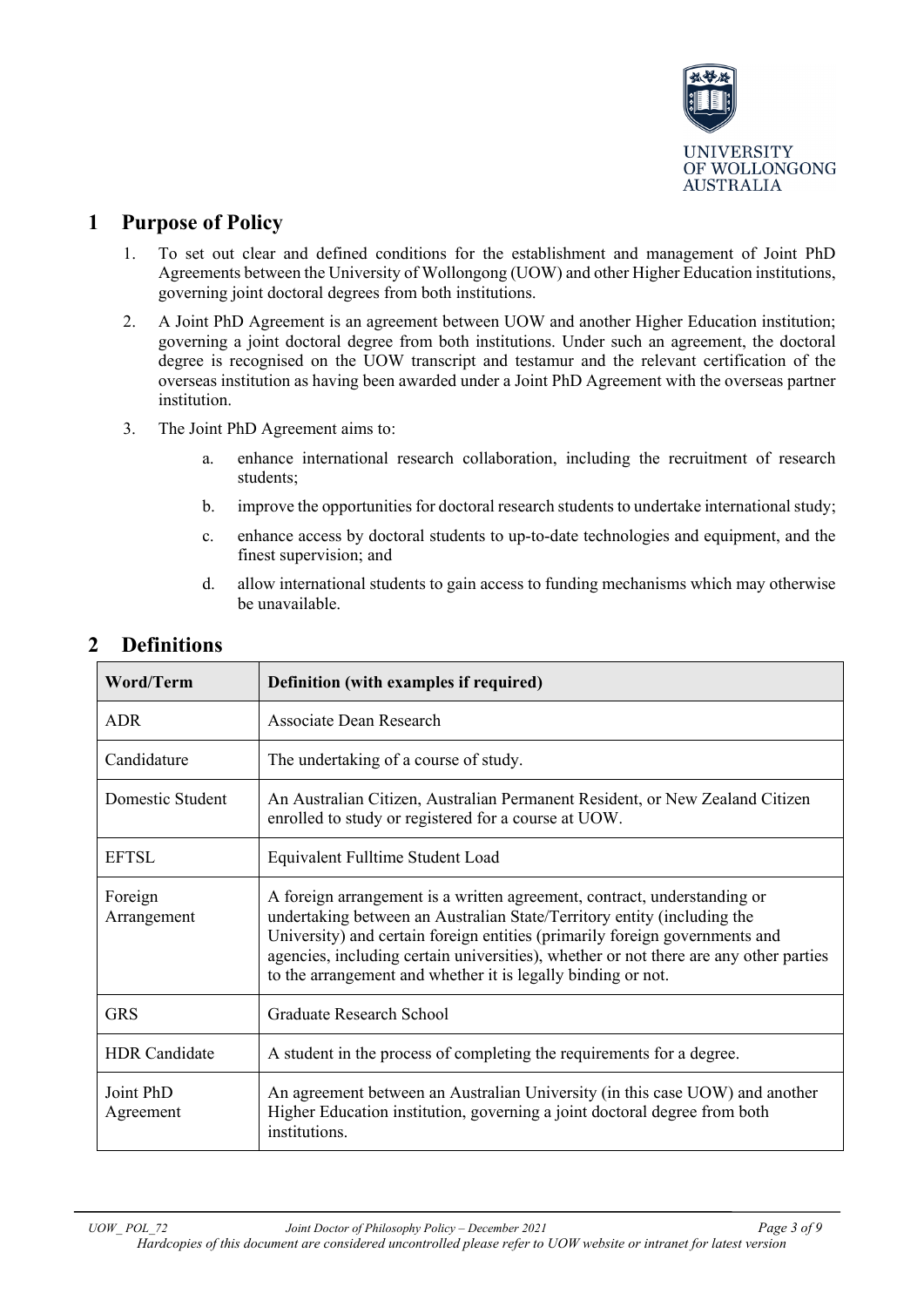

| Partner / Host<br>Institution | The institution at which the candidate has secondary enrolment.                                                                                                |  |
|-------------------------------|----------------------------------------------------------------------------------------------------------------------------------------------------------------|--|
| Home Institution              | The institution at which the candidate has primary enrolment                                                                                                   |  |
| <b>RTP</b>                    | <b>Research Training Program</b>                                                                                                                               |  |
| Student Visa                  | A document issued by a country giving a certain individual permission to enter<br>that country for a given period of time for the purpose of study.            |  |
| Testamur                      | Certification of an award. In the case of joint PhD agreements a student can<br>receive a testamur from each institution relating to the joint degree program. |  |
| <b>Tuition Fee</b>            | A fee to cover the educational costs of a program.                                                                                                             |  |
| Viva Voce                     | An oral examination.                                                                                                                                           |  |

## <span id="page-3-0"></span>**3 Application & Scope**

- 1. This policy applies to:
	- a. jointly supervised PhD candidature undertaken at UOW where there is a Joint PhD Agreement in place between the relevant UOW faculty and the other Higher Education institution; and
	- b. dual PhDs where the conditions of the Dual PhD Agreement comply with the conditions outlined in this policy.
- 2. This policy is to be referred and adhered to by all UOW staff and students when establishing and/or managing a Joint or Dual PhD Agreement.

## <span id="page-3-1"></span>**4 Criteria for Establishment of a Joint PhD Agreement**

- 1. A Joint PhD Agreement will normally only be initiated in cases where there is an ongoing research collaboration between the two institutions/schools or research groups.
- 2. Approval for a Joint PhD agreement will only be given if the agreement furthers UOW's research mission.
- 3. Joint PhD Agreements should take effect from the beginning of candidature, however under certain conditions retrospective approval may be sought for existing candidates. The same process for the establishment of a Joint PhD Agreement is required for existing candidates.
- 4. Students must satisfy the requirements of both UOW and the partner University with regard to enrolment, progression and reviews of progress, thesis submission and examination, intellectual property agreements and ethical clearances.
- 5. Agreement on these processes must be obtained prior to submission of the proposal for UOW approval. Wherever possible, the processes of both institutions should be aligned to avoid unnecessary duplication and burdensome requirements on students.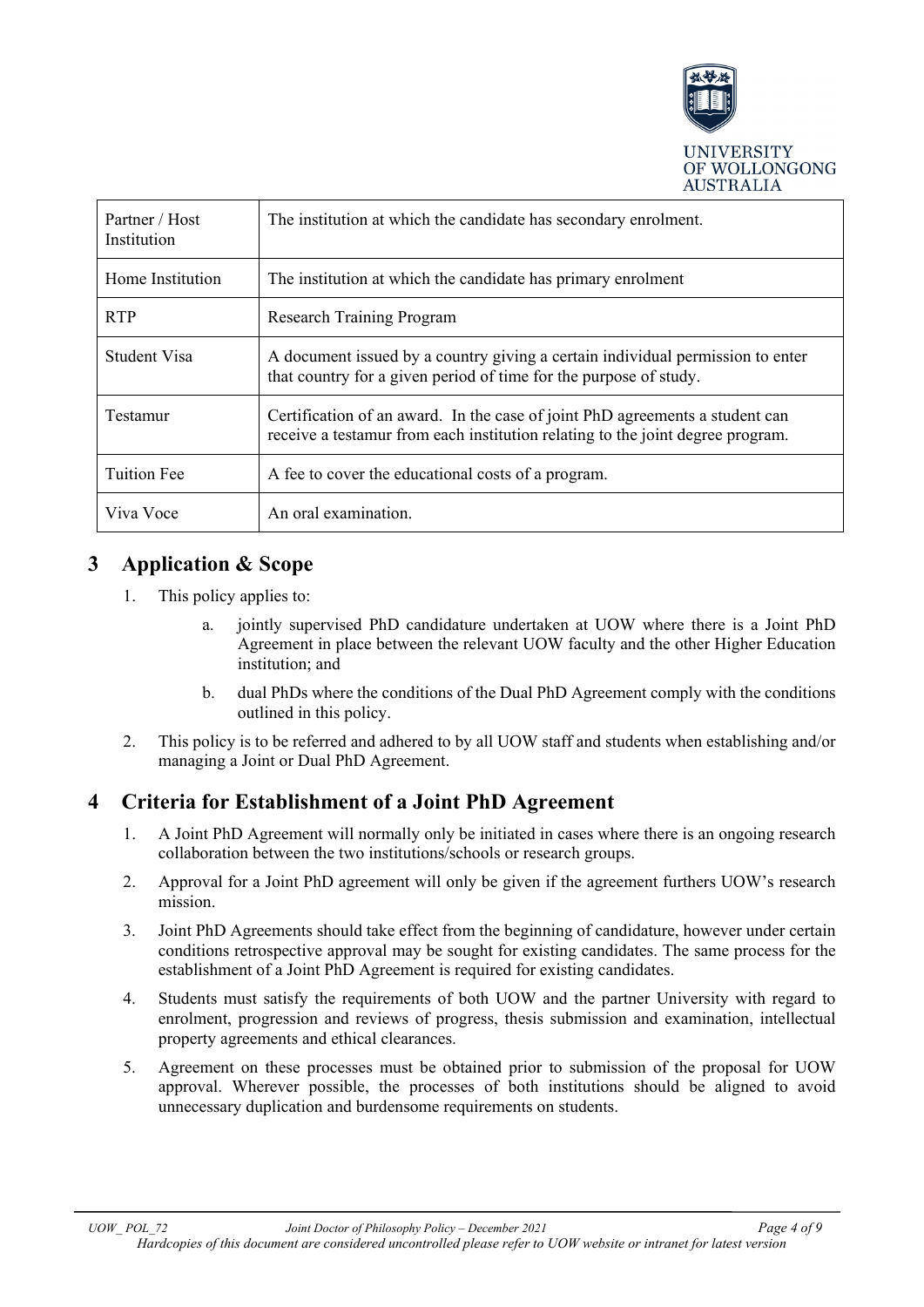

## <span id="page-4-0"></span>**5 Approval of Proposal and Agreement**

- 1. The Joint PhD Agreement Proposal Form must be approved by the ADR of the faculty and then by the Dean of Graduate Research. Once approved, a Joint PhD Agreement detailing specific arrangements of the candidature, is established between the two participating institutions by the GRS.
- 2. Joint PhD Agreements may constitute a Foreign Arrangement, depending on the overseas partner institution's relationship to government. Foreign Arrangements must be the subject of notifications to the Minister for Foreign Affairs, both at the negotiation stage and when finalised, in accordance with the Australia's Foreign Relations (State and Territory Arrangements) Act 2020. Such notifications are coordinated by the Global Strategy Division.

#### <span id="page-4-1"></span>**6 Candidature**

#### **Conditions of Candidature**

- 1. The conditions of and regulations pertaining to candidature at the partner institution must be compatible with UOW guidelines and policies, as detailed below (or in the absence of guidelines at the partner institution, UOW guidelines/policies shall apply). In the case of a significant variation, this should be foreshadowed and resolved at the initial agreement proposal stage.
- 2. Candidature related matters would include, but are not necessarily limited to:
	- a. Admission Requirements note that UOW requires its entry requirements to be met by all students whether from UOW or the partner institution
	- b. Code of Practice Research
	- c. Code of Practice Supervision
	- d. Higher Degree Research (HDR) Award Rules
	- e. Student Conduct Rules
	- f. Higher Degree Research (HDR) Academic Complaint Policy
	- g. Higher Degree Research (HDR) Supervision and Resources Policy
	- h. Ethics Clearances
	- i. Workplace Health and Safety and Equity protocols
- 3. If the student is to have access restricted in any way to standard UOW enrolment procedures this must be itemised on the Joint PhD Agreement Proposal Form (e.g. if the student is not permitted to take leave from the program for any reason except on medical or pregnancy grounds or to vary his/her enrolment from full to part-time etc.).

#### **Time Spent at Each Institution**

4. The Joint PhD candidature must be divided between the two institutions with alternate stays at each and a minimum of 1 year full-time (two semesters full-time) at each institution. The total time spent at each institution must consist of consecutive sessions. The remaining time for completions will be as agreed by both institutions. An indicative timetable for candidature at both institutions must be specified in the Joint PhD Agreement.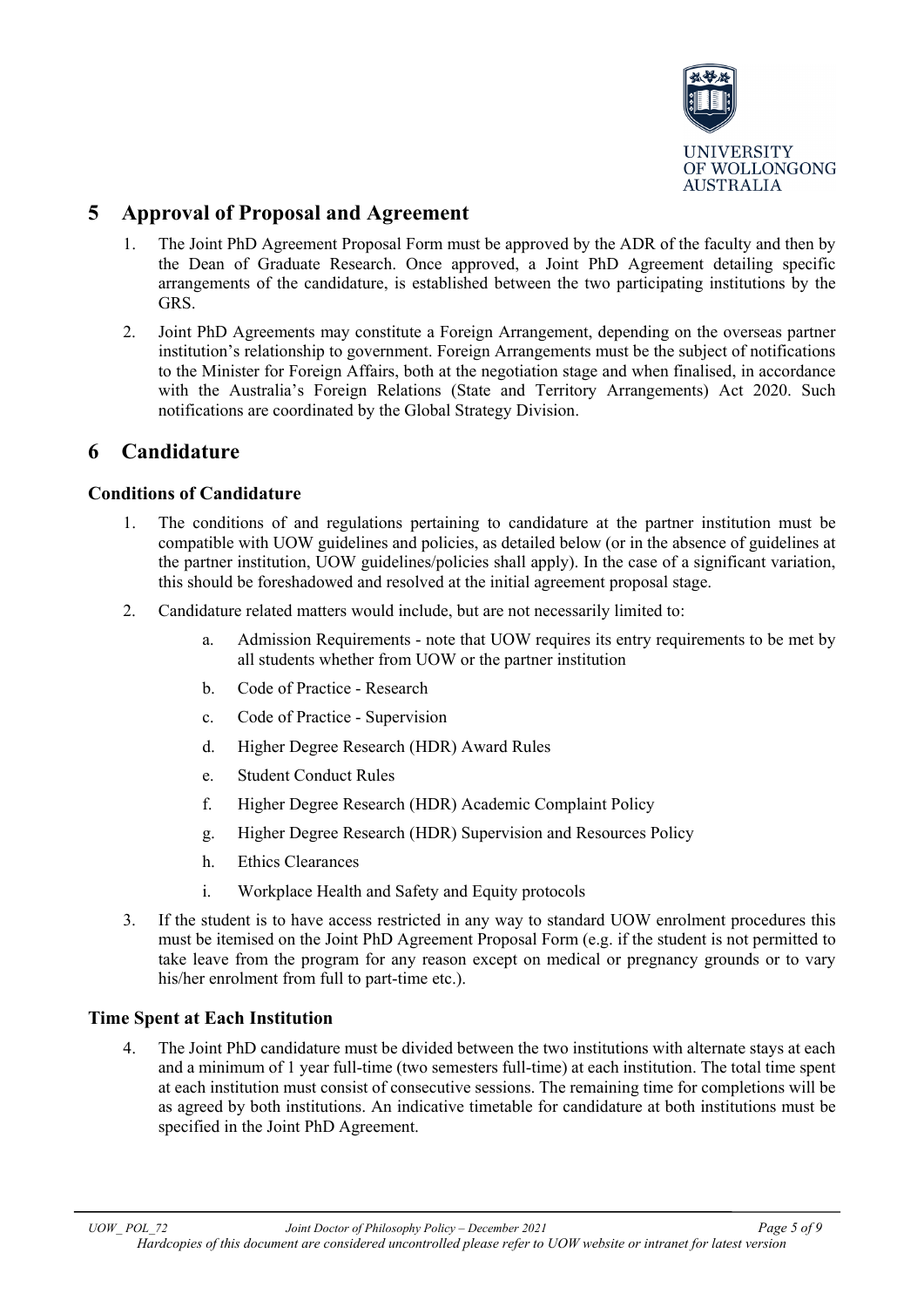

#### **Duration**

5. The duration of a Doctoral degree under a Joint PhD Agreement is the same as a normal Doctoral degree; that is, taking 1.5 - 4 EFTSL to complete as a full-time candidate (Higher Degree Research (HDR) Award Rule 4.26.)

#### **Supervision**

- 6. The Joint PhD Agreement must list the two principal supervisors who are to undertake the joint supervision, one per institution, and if the student's Home institution is UOW they will also be required to have at least one additional supervisor as per the UOW HDR Supervision and Resources Policy.
- 7. Additional associated supervisors from either institution may be appointed, as appropriate. The partner institution must agree to apply the UOW Code of Practice - Supervision when supervising Joint PhD candidates.

#### **Language of Instruction**

Instruction shall be in the language of instruction for each institution. The candidate must therefore be able to meet both the English proficiency requirements of UOW and the language proficiency requirement of the partner institution.

## <span id="page-5-0"></span>**7 Monitoring and Reporting**

- 1. Where UOW is the Home institution UOW reporting and progress procedures will be followed
- 2. The Joint PhD Agreement must include details of the progress review procedures agreed with the partner institution, including what language the reviews will be conducted in.
- 3. Unless alternative arrangements are prescribed in the Joint PhD Agreement, hosted students will also follow UOW reporting and progress procedures while they are enrolled at UOW.
- 4. The Joint PhD Agreement should describe the procedure that will be put in place to reach a decision on the student's candidature should progress be deemed to be unsatisfactory at the overseas institution.

## <span id="page-5-1"></span>**8 Fees**

- 1. Students will pay fees according to the fee requirements of their home institution.
- 2. There is no tuition fee attached to the Joint PhD degree at the University of Wollongong while students are within the allowable timeframe of 4.5 EFTSL.
- 3. Host institutions in partnership with UOW must agree to grant fee exemptions or provide tuition fee scholarships covering the period of enrolment at the host institution.
- 4. A student whose nominated home institution is an overseas institution will pay tuition fees to their home institution as per that institution's fee regime and will not pay fees to UOW.
- 5. The Joint PhD Agreement will specify any provisions for the candidate's research costs including laboratory/fieldwork funding, which is provided by the home University.

## <span id="page-5-2"></span>**9 Budget**

1. A detailed budget must be provided on the Joint PhD Agreement Proposal Form. Items to be included are: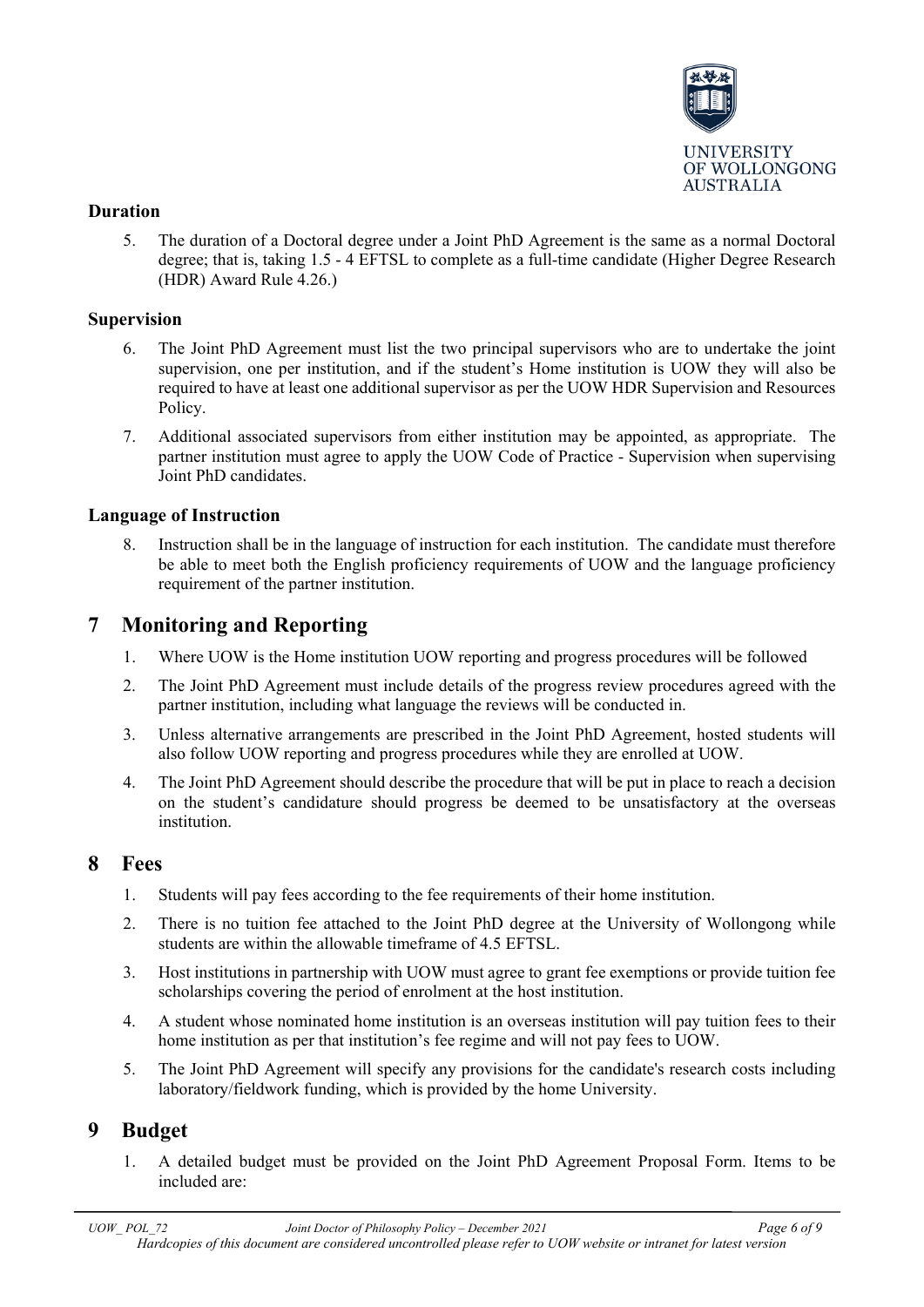

- a. any arrangements for scholarships and other allowances, and travel support for candidate
- b. any arrangements for payment of visas and medical insurance, if these are not to be the student's responsibility
- c. funding arrangements for supervisors/examiners
- d. additional funding for the thesis examination, if appropriate
- e. costs of specialist equipment and consumables
- 2. Other incidental fees and charges, health cover, travel and associated costs, accommodation and personal expenses are the responsibility of the candidate.

#### <span id="page-6-0"></span>**10 Visas**

- 1. Students are enrolled as a doctoral student at both universities and are eligible to apply for a Student Visa for the period of research overseas.
- 2. Students studying in Australia and overseas are subject to strict visa conditions and should contact the Department of Immigration in the country they are travelling to in order to acquaint themselves with their possible visa requirements.
- 3. Students will themselves be responsible for undertaking the student visa application process.
- 4. Overseas students in Australia on a student visa (in this case, UOW international students) are allowed to participate in an international exchange program in a third country, subject to conditions.

#### <span id="page-6-1"></span>**11 Intellectual Property**

- 1. The Joint PhD Agreement must specify any intellectual property agreements or conditions.
- 2. Copyright of the thesis will be assigned to the candidate.
- 3. All agreements must comply with the UOW Intellectual Property Policy.

#### <span id="page-6-2"></span>**12 Ethics**

- 1. The proposal should outline arrangements for dealing with ethics approvals and should cover: whether the relevant UOW Ethics Committee has been consulted (provide details), and whether the equivalent offices at the partner institution have been consulted.
- 2. Evidence of any agreement reached between the two institutions should be attached.

#### <span id="page-6-3"></span>**13 Thesis Examination**

- 1. The thesis examination must meet the requirements of both institutions. UOW will require a written evaluation of the thesis by two examiners (both external to UOW) as outlined in the UOW HDR Thesis Preparation, Submission and Examination Policy. UOW does not permit supervisors to be examiners. The agreement can make provision to use common examiners, and share examiners' reports if appropriate.
- 2. Some overseas Governments may determine that the examination of doctoral theses is by way of a Viva Voce examination (oral defence) by a jury selected by the student's institution. Under a Joint HDR agreement, the selection of the jury would be undertaken by both institutions. The oral defence may be conducted by video or audio conferencing.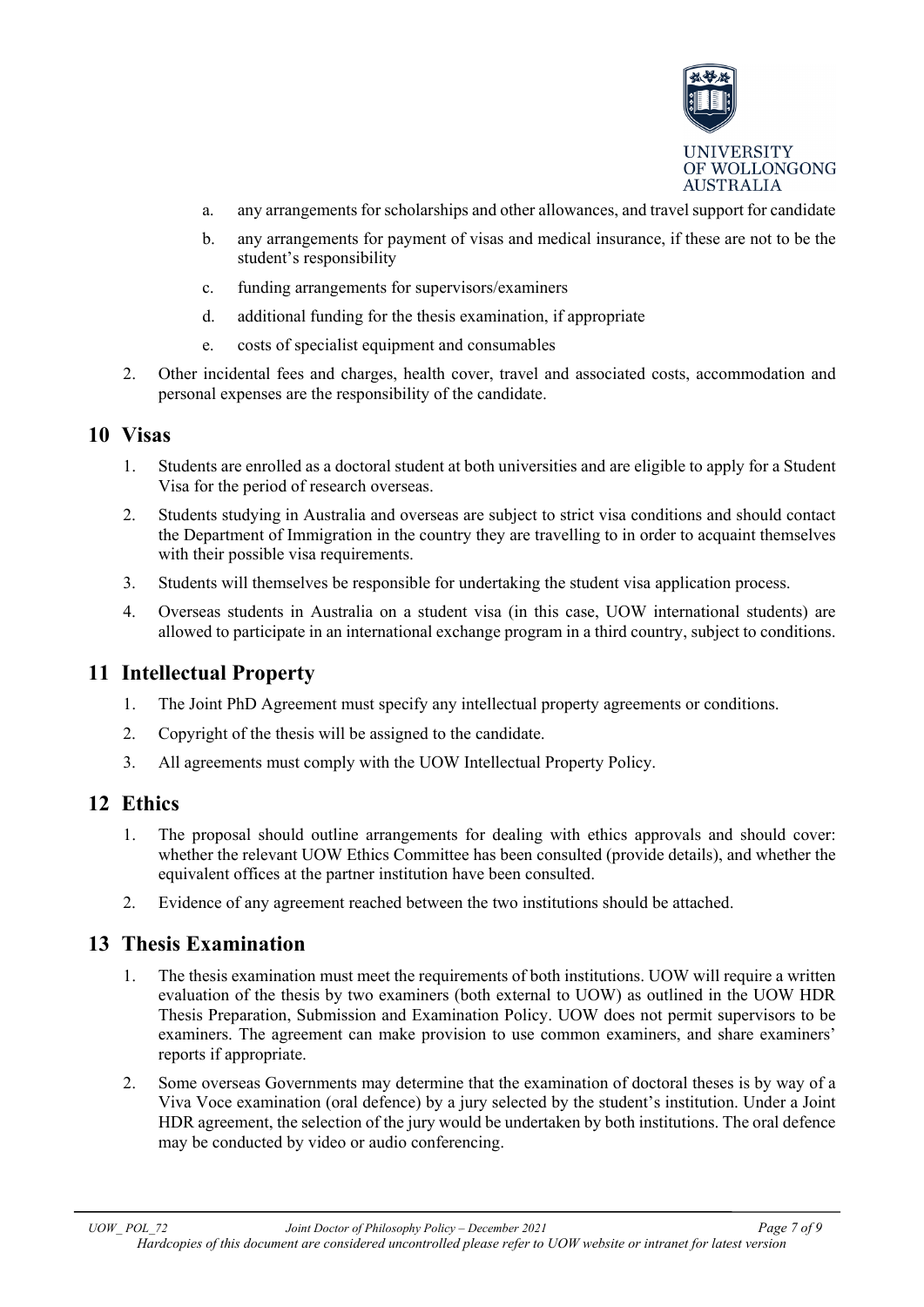

- 3. The Joint PhD agreement will specify the nature of the examination process, and funding for expenses for examiners attending a possible oral defence. Funding of examiner's expenses is the responsibility of the home institution, unless otherwise negotiated in the Joint PhD Agreement.
- 4. The student must produce a written thesis for examination by both institution and is required to meet all submission and examination requirements of each institution for the thesis relevant to that institution.

## <span id="page-7-0"></span>**14 Award of Degree**

- 1. When the required time spent at each institute, and the required conditions for examination have been met, a candidate will receive a UOW doctoral testamur and certification relating to the doctorate (or other equivalent qualification from the overseas institution) from the partner institution in respect of that candidature.
- 2. The UOW testamur and transcript and the relevant certification of the overseas Institution must specify that the award is 'Conferred as a single degree under a joint PhD program between the University of Wollongong and [name of partner institution]'.

## <span id="page-7-1"></span>**15 Roles & Responsibilities**

1. Roles and responsibilities are as specified in this policy.